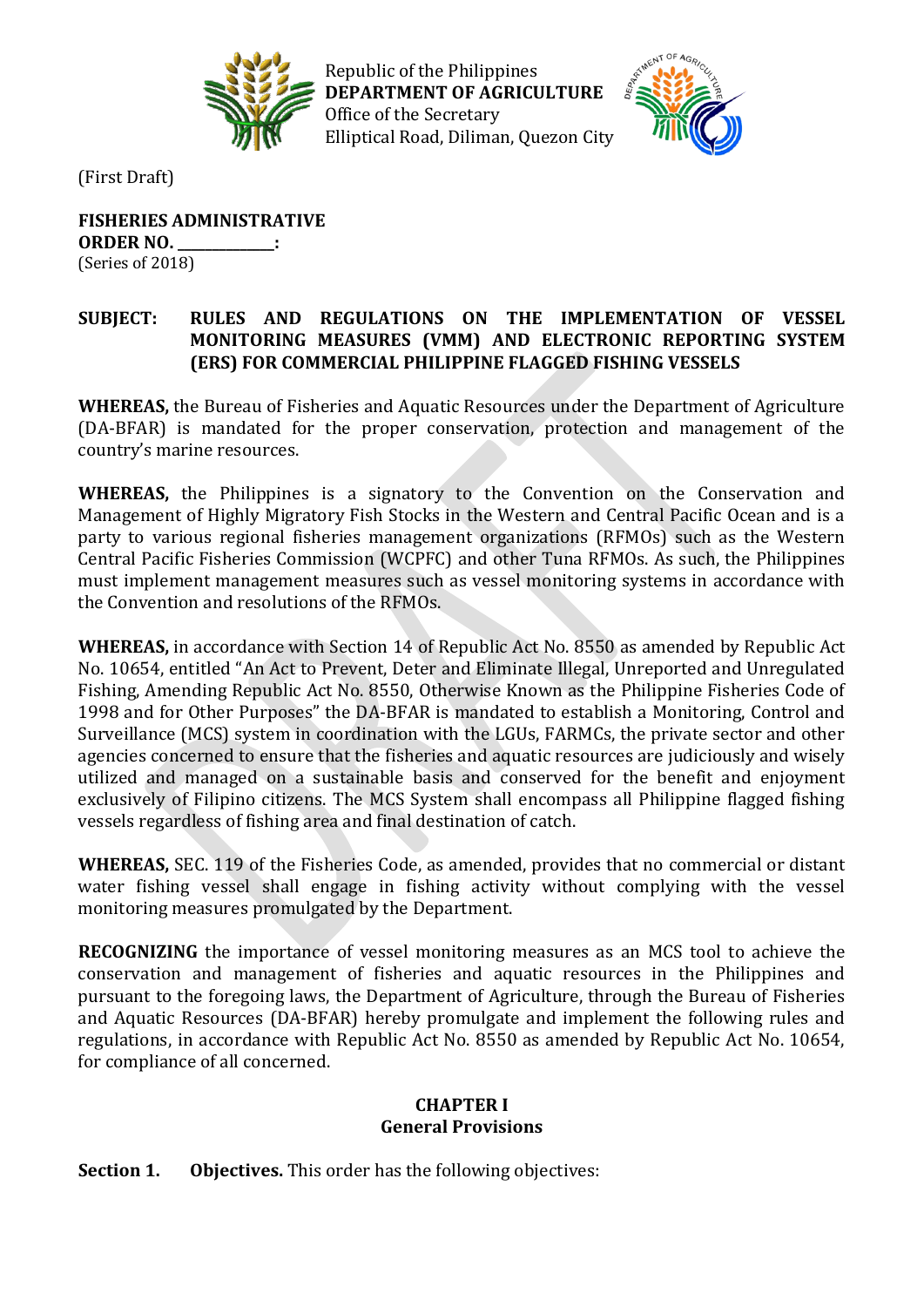- a. To enhance monitoring of fishing operations for fisheries management through the implementation of vessel monitoring measures.
- b. To enhance law enforcement to regulate the capture fisheries sector towards achieving long term resource sustainability.
- c. To implement vessel monitoring measures to track fishing behavior for scientific research and data.
- d. To establish a system that will facilitate law enforcement and aid in case building and prosecution of fisheries law violations.
- e. To gather data on fishing effort and catch databy means of an electronic reporting system which will serve as basis for fisheries management measures.
- f. To aid in the seafood traceability and catch documentary requirements of the government.
- g. To ensure safety for fishers thru a tracking device that would monitor the vessels' location during accidents and disasters.
- h. To implement policies embodied in Republic Act 8550, as amended by RA 10654 and its implementing rules and regulations, which refers to the vessel monitoring requirements of fishing vessels
- **Section 2. Scope.** No commercial vessel shall engage in fishing activity without the vessel monitoring measures as established herein. For this purpose, VMM shall apply to licensed Philippine flagged fishing vessels operating within and outside Philippine waters.

The VMS shall apply to all licensed Philippine flagged commercial fishing vessels authorized by the BFAR to operate in the high seas an-d those fishing vessels with access rights to fish in other countries' exclusive economic zones. However, all catcher fishing vessels operating within Philippine waters which includes the Exclusive Economic Zone (EEZ), the VMS shall be implemented in phases as follows:

| Vessel Tonnage | Schedule of Implementation from Effectivity of this FAO |
|----------------|---------------------------------------------------------|
| 50 to 99 GT    | Within one (1) year                                     |
| 30 to 49 GT    | Within two (2) years                                    |

For catcher fishing vessels weighing 3.1 to less than 30 GT and fishing vessels less than 3.1 GT, the non-satellite or satellite VMM shall be implemented upon registration or renewal of license within 3 years from the effectivity of the FAO.

All vessels weighing 100 GT and above must have installed a corresponding VMS by effective date of this FAO.

**Section 3. Electronic Reporting System.** - ERS devices shall be used to record and transmit catch data to the DA-BFAR in real time or simultaneous to the transmissions of location data. ERS may be satellite or non-satellite based device.

> All catcher vessels 30 GT and above operating either in the high seas or with access rights to fish in other coastal states and or fishing in the Philippine EEZ shall have an installed Electronic Reporting System which can connect to the VMS transceiver to send fishery information to BFAR.

> For all other vessels, ERS need not be in real time. Data shall be transmitted soonest possible time before or upon reaching port.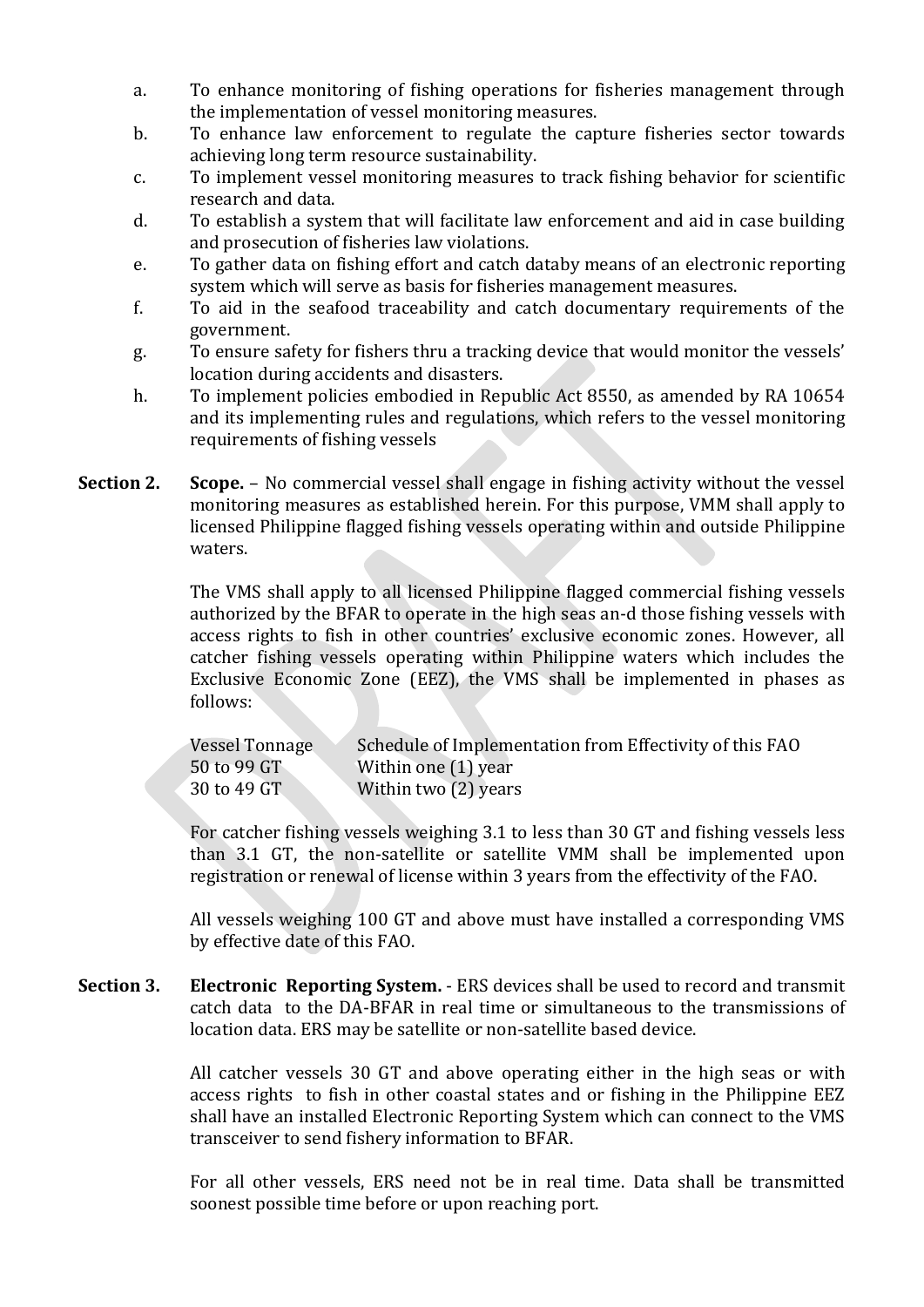The ERS must be able to transmit to BFAR the following (minimum):

- 1. Species and volume of fish caught
- 2. Position of the vessel where the fish was caught
- 3. Data and Time
- 4. Vessel activity
- 5. Port of Origin and Arrival
- 6. Tracking and reporting devices used
- 7. Margin of tolerance and weight for catch reporting
- 8. Data manual reporting in case operational failure
- **Section 4. Definition of Terms**. For purposes of this Order, the following terms as used herein shall mean and shall be construed as follows:
	- a. Automatic Identification System (AIS) a Very High Frequency (VHF) radio broadcasting system which enables AIS equipped vessels and shore-based stations to send and receive identifying information.
	- b. Automatic Location Communicator (ALC) or Mobile Tracking-Transceiver Unit – an automatic tracking device approved by the Bureau to be installed on the fishing vessels that utilizes a satellite navigation and communication system for the purpose of transmitting information concerning the Philippine flagged fishing vessels positions, fishing activities, and any other activity of the vessel as may be required.
	- c. Catcher vessel- a type of fishing vessel with fishing gear on board and does the actual catching of fish.
	- d. Commercial Fishing- the taking of fishery species by passive or active gear for trade, business or profit beyond subsistence or sports fishing, to be further classified as:

i. Small scale commercial fishing – fishing with passive or active gear utilizing fishing vessels of 3.1 gross tons (GT) up to twenty (20) gross tons,

ii. Medium scale commercial fishing – fishing utilizing active gears and vessels of 20.1 GT up to one hundred fifty (150) GT, and

iii. Large scale commercial fishing – fishing utilizing active gears and vessels of more than one hundred fifty (150) GT.

- e. Commercial Fishing Vessel License (CFVL) Refers to a permit to operate specific types of fishing vessel for specific duration in areas beyond municipal waters for demersal or pelagic fishery resources
- f. Commercial Fishing Gear License (CFGL) Refers to a permit to operate specific types of fishing gear for specific duration in areas beyond municipal waters for demersal or pelagic fishery resources
- g. Department -the Department of Agriculture
- h. Director -the Director of the Bureau of Fisheries and Aquatic Resources
- i. Bureau Bureau of Fisheries and Aquatic Resources (BFAR).
- j. Exclusive Economic Zone (EEZ) an area beyond and adjacent to the territorial sea which shall not extend beyond 200 nautical miles from the Philippine baselines as defined under existing laws.
- k. Electronic Reporting System (ERS) is used to record, report, process, store and send fisheries data (catch, landing, and transshipment). (verify FAO)
- l. High Seas the area beyond Philippine waters which does not belong to the jurisdiction of any other State.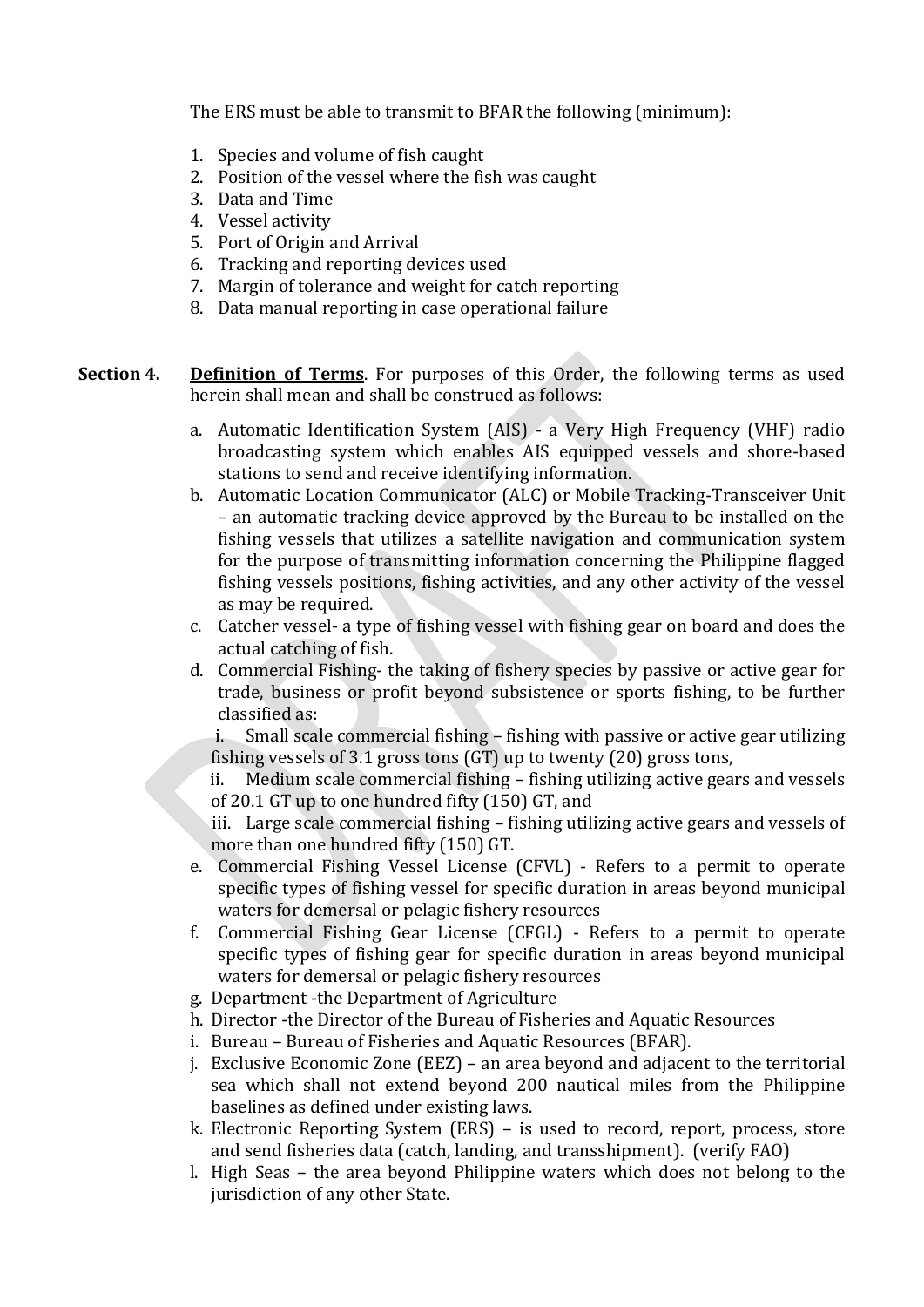- m.IRR Implementing Rules and Regulations of the Fisheries Code, as amended (RA 8550, as amended by RA 10654)
- n. IUUF Illegal, Unregulated and Unreported Fishing
- o. Fish Aggregating Devices (FADs) –any man-made structures deployed in fishing grounds, either anchored or drifting, which is used mainly for the purpose of aggregating fish.
- p. Fisheries Monitoring Center (FMC) serves as a land-based component for fisheries monitoring control and surveillance which operates and maintains the Vessel Monitoring Measures either at a national or regional level.
- q. FMC Software / VMS / VMM Software refers to the Software acquired by the BFAR that has the ability to monitor/track all registered and licensed Philippine Flagged Vessels operating within the Philippine waters and areas beyond national jurisdiction.
- r. Fishing vessel any boat, ship or other watercraft equipped to be used for taking of fishery species or aiding or assisting one (1) or more vessels in the performance of any activity relating to fishing, including, but not limited to, preservation, supply, storage, refrigeration, transshipment, transportation and/or processing.
- s. Marine Protected Areas (MPAs) a defined area of the sea established and set aside by law, administrative regulation, or any other effective means in order to conserve and protect a part of or the entire enclosed environment through the establishment of management guidelines. It is considered a generic term that includes all declared areas governed by specific rules or guidelines in order to protect and manage activities within the enclosed area.
- t. Philippine waters includes all archipelagic waters, territorial waters, the EEZ and all areas where the Philippines exercises sovereignty or jurisdiction.
- u. Regional Fisheries Management Organizations (RFMOs) regional organizations that implement conservation and management measures in tuna such as IOTC, ICCAT, CCSBT and WCPFC in which the Philippines is a member or cooperating non-member.
- v. Sensitive Technical Information all data from the vessel monitoring system or vessel monitoring measure and other related data arising therefrom shall be considered as sensitive technical information
- w. Vessel Monitoring Measures (VMM) a method or a system used to track and monitor the position, course and speed of the vessels at any given time for the purpose of management of fishing effort and fisheries resources and for traceability. This shall cover VMS and other measures.
- x. Vessel Monitoring System (VMS) a satellite-based system used to track and monitor the position, course and speed of the vessels at any given time for the purpose of management of fishing effort and fisheries resources and for traceability.
- y. VMM device specific units accredited by the DA-BFAR which could either be VMS or VMM.

# **CHAPTER II**

# **Implementation of Vessel Monitoring Measures**

**Section 5. Fisheries Information Management Center (FIMC).** The FIMC shall implement the rules and regulations on the conditions, terms of reference, confidentiality, mechanics, cost, installation, accreditation of service providers, approved types, restrictions, among others, under this order and other such orders that shall be promulgated by the Department.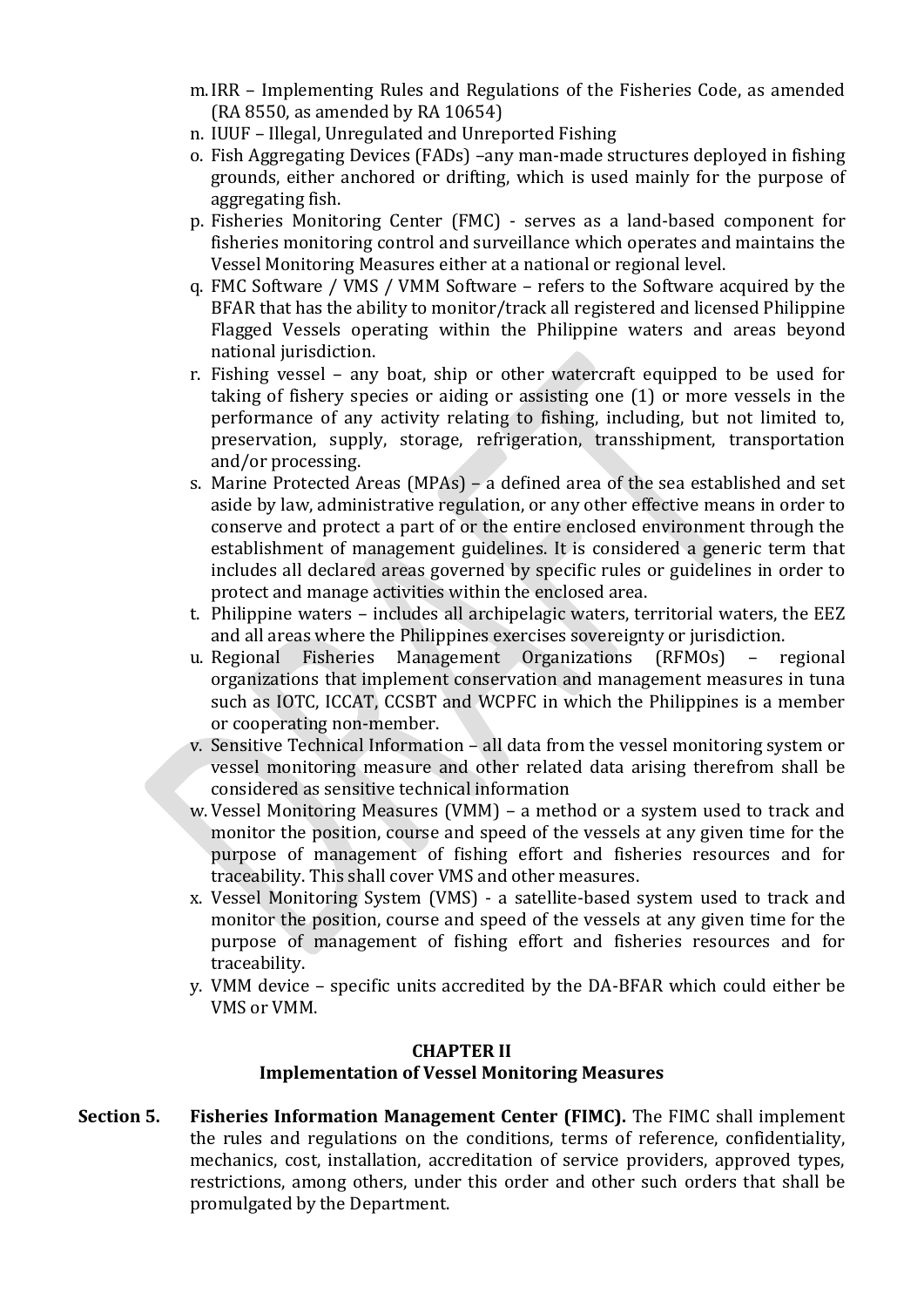**Section 6. Fisheries Monitoring Center (FMC)**. The National Fisheries Monitoring Center shall host the monitoring system of all Philippine flagged fishing vessels within Philippine waters which includes the EEZ, the high seas and other countries' exclusive economic zones for the purpose of conservation and management of fisheries resources.

> The FMC, located at the DA-BFAR Central Office in Quezon City, shall be the main center for monitoring and gathering data for the purpose of this Order.

- **Section 7. Regional Fisheries Monitoring Center.** This shall be established in the Regional Offices of the DA-BFAR to have the capability to access the data/ software at the FMC thru a secured network. The FMC has the full authority to control and grant access to the network of the Regional Offices of the DA-BFAR, which shall have data access to VMM in all regions
- **Section 8. Data Access.** The Fisheries Monitoring Center has the full authority and control in the confidentiality and security of VMM data. It also has the authority to grant access if so required.

For purposes of apprehension and fisheries law enforcement, the DA-BFAR and FMC shall transmit VMM data to the corresponding regional office of DA-BFAR as well as the local government units (LGUs) involved, for prompt action as soon as practicable. The DA-BFAR shall notify LGUs involved through the fastest means possible (e.g. radio, mobile, e-mail, etc.) in cases of encroachment of municipal waters.

In accordance with the rules under Sec. 24, VMM data may be transmitted to the Philippine Coast Guard (PCG), Philippine National Police (PNP), the Department of Environment and Natural Resources (DENR) and other government agencies as may be deemed appropriate and necessary.

- **Section 9. Data Access by Vessel Operators** Vessel operators shall have access to data generated by VMM. The DA-BFAR shall grant full access of the VMM data to the fishing vessel owner/ operator who acquired and installed the VMM to their own fishing vessel. Likewise, the DA-BFAR shall provide a unique username and password to each Owner/ Operator.
- **Section 10. Vessel Monitoring Measures in Marine Protected Areas** In coordination with the DA-BFAR, Protected Area Offices of each MPA shall have access to VMM data within their areas of jurisdiction, in accordance with the rules under Sec. 24.

In such case, the DA-BFAR shall transmit pertinent data to the Protected Area Offices under national laws and Executive Orders, local government units involved, and to concerned authorities such as the Philippine Coast Guard (PCG) and the Philippine National Police (PNP) as may be necessary and appropriate.

**Section 11. VMM Requirement for Registration or License Renewal** – As a prerequisite for registration or license renewal, all commercial fishing vessels must secure a certification confirming that: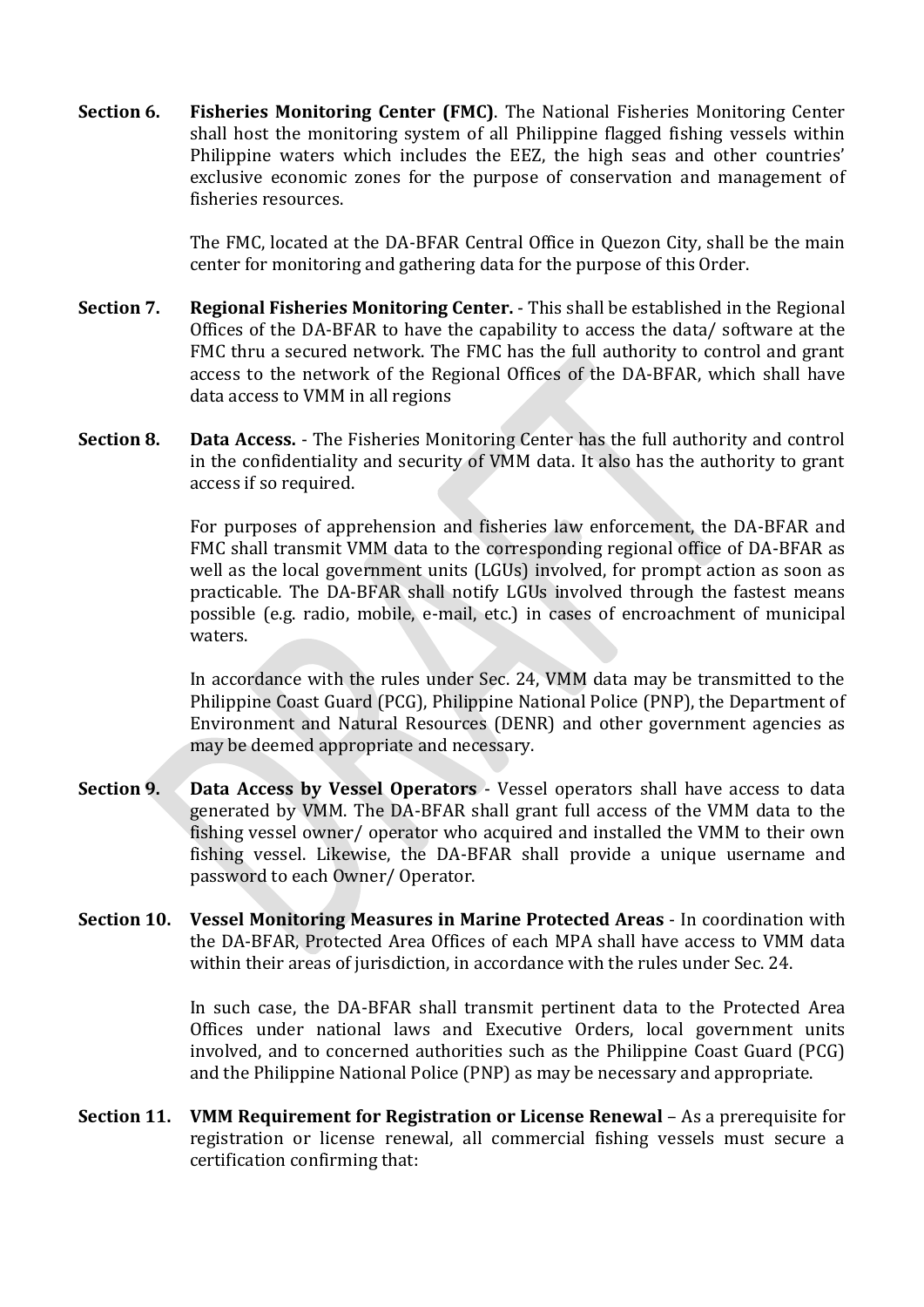- a. An accredited VMM has been installed and inspected as attested to by a DA-BFAR certified technical inspector
- b. The unit deployed has been accredited and certified as meeting the minimum standards set by the DA-BFAR.

Each VMM shall contain the vessel name, fishing gear, fishing ground and other parameters contained in the vessel registration. The DA-BFAR shall only register the commercial fishing vessel to its vessel database, and the Fishing Vessel e-Licensing System (FeLiS), upon successful registration or renewal license with the corresponding certification attached.

**Section 12. Certification** - The certification mentioned above shall be secured from the DA-BFAR which shall deploy a certified technical inspector from the regional FIMC or duly designated personnel to inspect proper installation of an accredited VMM device in the vessel.

## **CHAPTER III**

## **Operational Requirements for Vessel Monitoring Measures**

- **Section 13. Minimum Data Requirements** The DA-BFAR shall establish the following minimum data requirements for each VMM to be accredited under each vessel license:
	- a. Unique vessel identifier
	- b. Vessel name
	- c. Allowed fishing gear and activity
	- d. Allowed fishing ground

The foregoing requirements do not preclude the inclusion of other advanced data features in the VMM such as activity monitoring (e.g. fishing, transshipping, searching, etc.) and catch (e.g. electronic logbook) provided that the VMM complies with the minimum data requirements.

- **Section 14. Approved Type** The VMM to be installed onboard catcher vessels must be in accordance with the approved type and minimum standards which is set by the DA-BFAR FMC (See Appendix 1: FIMC Rules on VMM). All approved types must also be registered and accredited by the DICT-National Telecommunications Commission (NTC).
- **Section 15. Accredited Data Systems** VMM shall be open to various data systems such as the following:
	- a. Automatic Location Communicator (ALC)
	- b. Automatic Identification System (AIS) AIS Class A
	- c. Automatic Identification System (AIS) AIS Class B
	- d. Radio Frequency
	- e. Global Positioning System
	- f. Global System for Mobile (GSM)
	- g. Other data connections (e.g. Bluetooth, WiFi, Airdrop, etc.)

Provided that all licensed Philippine flagged commercial fishing vessels authorized by the BFAR to operate in the high seas and those fishing vessels with access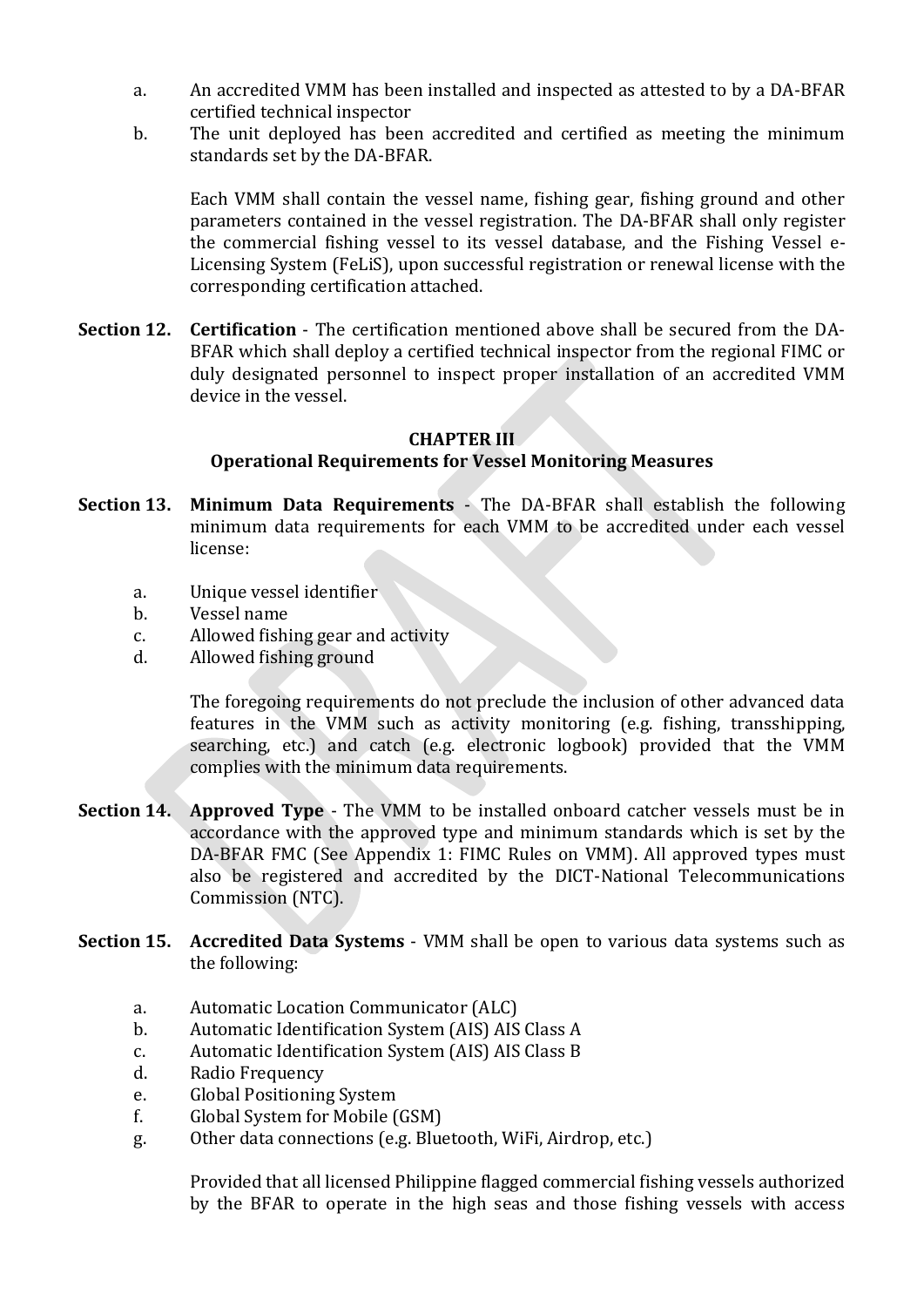rights to fish in other countries' exclusive economic zones shall be installed with a two-way ALC.

The foregoing list is not exclusive and may include existing and future technology that may be developed to monitor fishing vessels.

- **Section 16. Accreditation of Data Systems** All data systems that shall be used must first be accredited with the FMC vessel monitoring system for compatibility before it may be deployed for use in fishing vessels. If there is any future technology that may be developed for vessel monitoring purposes, such developer/supplier shall apply for accreditation under the DA-BFAR which shall issue a certification to that effect.
- **Section 17. Accreditation of Service Provider.** Private service providers may apply for accreditation with the DA-BFAR to supply VMM and ERS devices for fishing vessels. Such provider shall have the following qualifications:
	- a. Legal entity must be duly registered or recognized under Philippine laws.
	- b. Must not have any past or pending criminal or fisheries administrative cases.

Such Private Service Providers shall execute a non-disclosure agreement with the DA-BFAR, containing standards of encryption and storage to protect sensitive information and VMM data as well as other technical safeguards that may be required. The agreement must also contain an accountability clause of the private service provider in case of breach of terms, unauthorized disclosure and failure or malfunctioning of the VMM devices, among others.

All accredited service providers shall ensure that their VMM and ERS units must comply with the operational requirements provided herein as a prerequisite of its accreditation.

**Section 18. Tamper Proof Requirement** – The DA-BFAR shall ensure accredited VMM are tamper-proof i.e. are of a type and configuration that prevent the input or output of false positions, and that are not capable of being over-ridden, whether manually, electronically or otherwise. As such, Owners/ Operators cannot disconnect, hack or transmit false information through the VMM.

> Furthermore, all VMM equipment shall have an official seal that will be provided by the DA-BFAR so as to preserve the security and integrity of data. For this purpose all VMM shall be located within a sealed unit that would indicate whether the unit has been accessed or tampered with.

Each unit must also be designed to be weatherproof and shockproof.

**Section 19. Distress Signal.** - All VMM shall have a distress signal to track the vessel's location in cases of emergency and to ensure safety of life at sea which must be transmitted to the DA-BFAR

> Such distress signal shall be transmitted simultaneously and must be picked up by the Philippine Coast Guard (PCG) as well as other concerned government agencies, as well as other vessels in the area which can pick up the frequency of the distressed vessel. VMM units shall not be accredited without a corresponding distress signal feature.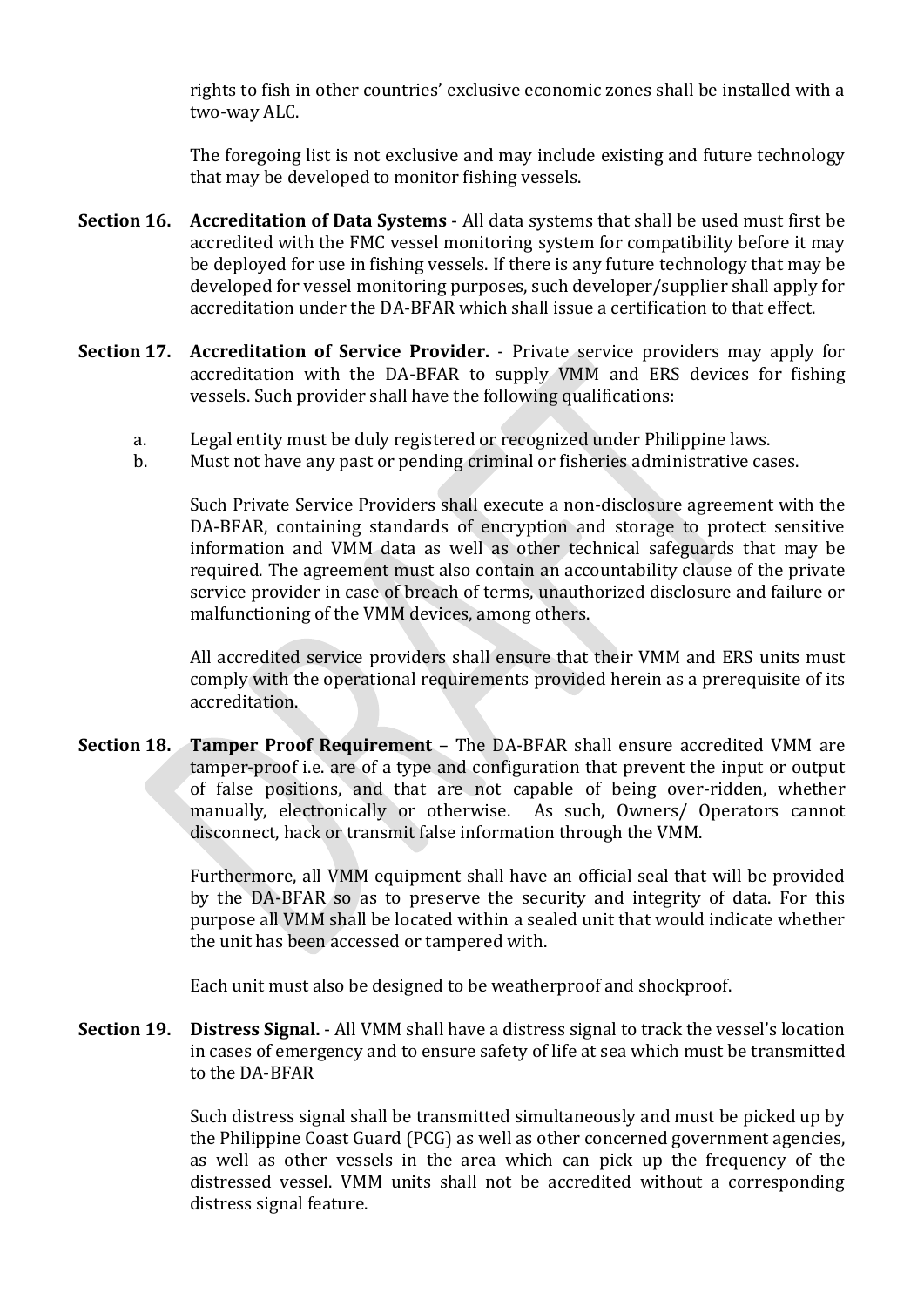**Section 20. Transmission of Data** – All VMM and ERS devices shall be turned on at all times.

Each VMS shall transmit through satellite to the FMC the position, course and speed of the vessels at any given time, as well as any emergency distress signals that might originate and other information required by the DA-BFAR.

Non-satellite VMM for commercial fishing vessels shall transmit the position, course and speed of the vessels at any given time, as well as any emergency distress signals that might originate and other information required by the DA-BFAR, over a frequency or data channel to the FMC.

All data transmitted must be encrypted and secured by the provider to ensure the integrity of the transmissions.

- **Section 21. Frequency of Reporting.** Fishing vessels shall keep their VMM activated at all times and shall be required to report its positions to the FMC at least 24 times or more per day. For ERS, fishing vessels are requried to provide/transmit one vessel activity or more per day if necessary or for every vessel activity that results into catch to the FMC.
- **Section 22. Operational Performance.** All units deployed must be certified as meeting the minimum standards set by the DA-BFAR. For this purpose, all VMM units shall be accredited by the DA-BFAR and must be inspected upon registration/ renewal of license to ensure operational performance and installation in accordance with Section 11.
- **Section 23. Inoperability of Units.** In the event of a technical failure or non-functioning of the VMM on board the fishing vessel, the Master or Operator shall communicate this immediately to the FMC within 5 days from return to port.

In the interim upon technical failure/ non-functioning until return to port, the Master or Operator is required to conduct manual reporting every 4 hours by transmitting their positions through other communication channels (e.g. radio, phone, email, etc.) until the fishing vessel is docked and the failure reported to the DA-BFAR.

The unit must be replaced with an accredited VMM device which must be certified and attested to by the DA-BFAR technical inspector within one month from return to port.

- **Section 24. Confidentiality and Authorized Disclosure of Sensitive Technical Information.** – Data from the vessel monitoring system or vessel monitoring measure and other related data arising therefrom shall be considered as sensitive technical information, except in the following instances of authorized disclosure, provided the affected party is informed of such disclosure:
	- a. When officially requested by a government agency to be used as evidence for the prosecution of fishery or other offense
	- b. When requested by the flag coastal or port state for its own investigation or traceability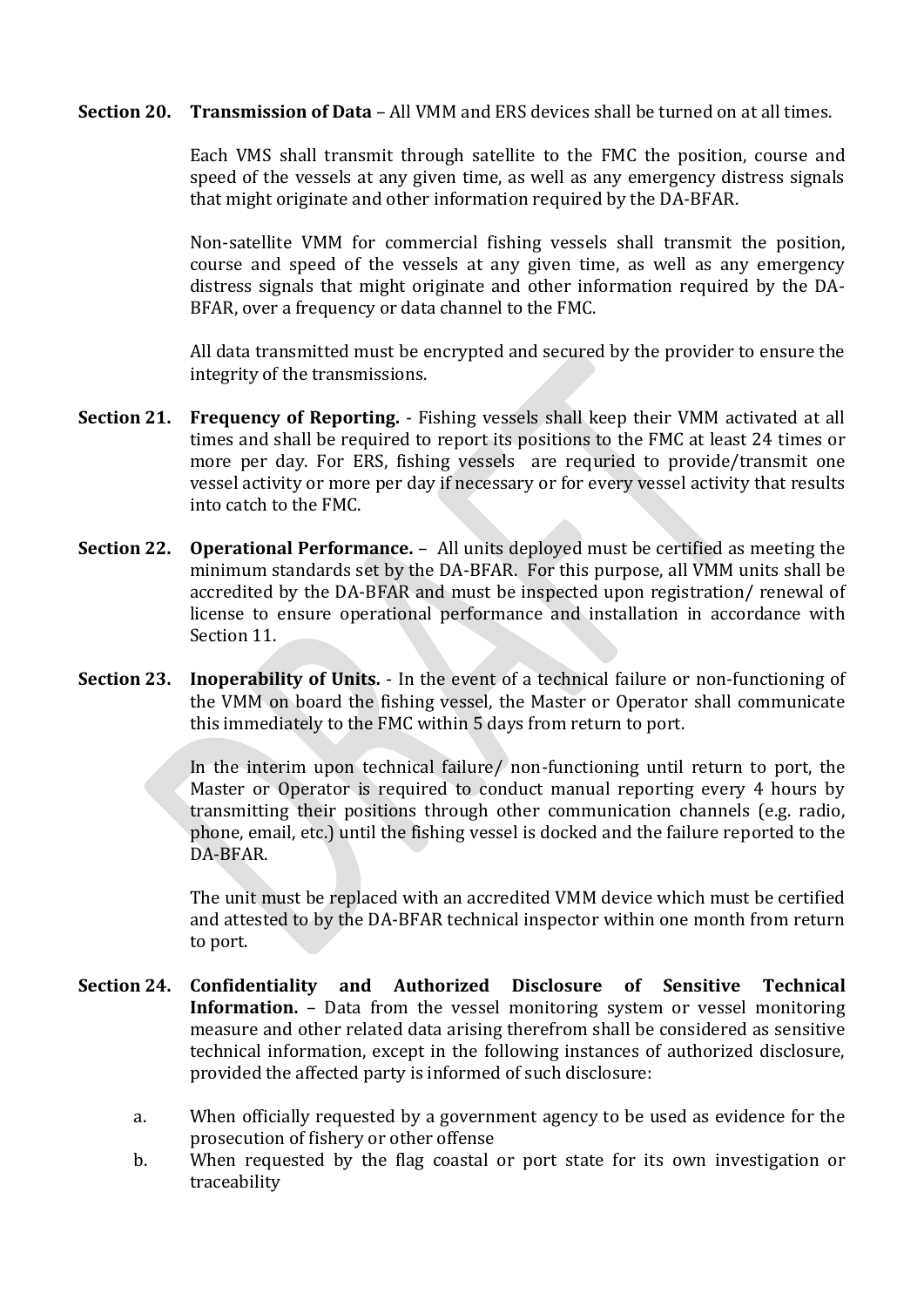- c. For enforcement purposes and apprehension of violating fishing vessels, data may be transmitted to relevant government agencies at the national and regional level through a prior agreement.
- d. For transparency purposes under circumstances as may be warranted by the DA-BFAR through a prior agreement.
- e. Other analogous circumstances.

#### **CHAPTER IV Cost and Financing of Vessel Monitoring Measures**

**Section 25. Cost and Financing.** – The DA-BFAR shall establish the corresponding funding mechanism, costing, phasing in and roll-out of VMM to all fishing vessels.

#### **CHAPTER V Penalties**

**Section 26. Non-compliance with Vessel Monitoring Measures** - No commercial or distant water fishing vessel shall engage in fishing activity without complying with the vessel monitoring measures and electronic reporting system set herein. It shall also be unlawful to intentionally tamper with, switch off or disable the vessel monitoring system.

> Upon a summary finding of administrative liability, the fishing vessel owner, master or any other person acting on behalf of the vessel owner shall be punished with confiscation of catch, suspension or revocation of the license and an administrative fine equivalent to twice the value of the catch or the amount indicated below, whichever is higher:

- a. Two hundred fifty thousand pesos (P250,000.00) for small-scale commercial fishing;
- b. Five hundred thousand pesos (P500,000.00) for medium-scale commercial fishing; and
- c. Two million five hundred thousand pesos (P2,500,000.00) for large-scale commercial fishing.

Upon conviction by a court of law, the master or any other person acting on behalf of the vessel owner shall be punished with imprisonment of six (6) months to two (2) years and fine twice the amount of the administrative fine, confiscation of catch and suspension or revocation of the license.

**Section 27. Unauthorized Disclosure of Sensitive Technical Information.** – Any unauthorized disclosure of VMM data by any person shall be penalized with imprisonment of six (6) months and one day to six (6) years, removal from office and forfeiture of all retirement benefits, where applicable.

> The DA-BFAR shall take such measures as may be necessary to protect sensitive technical information, when disclosure of such information will injure the competitiveness or viability of domestic fisheries.

#### **CHAPTER VI Miscellaneous Provisions**